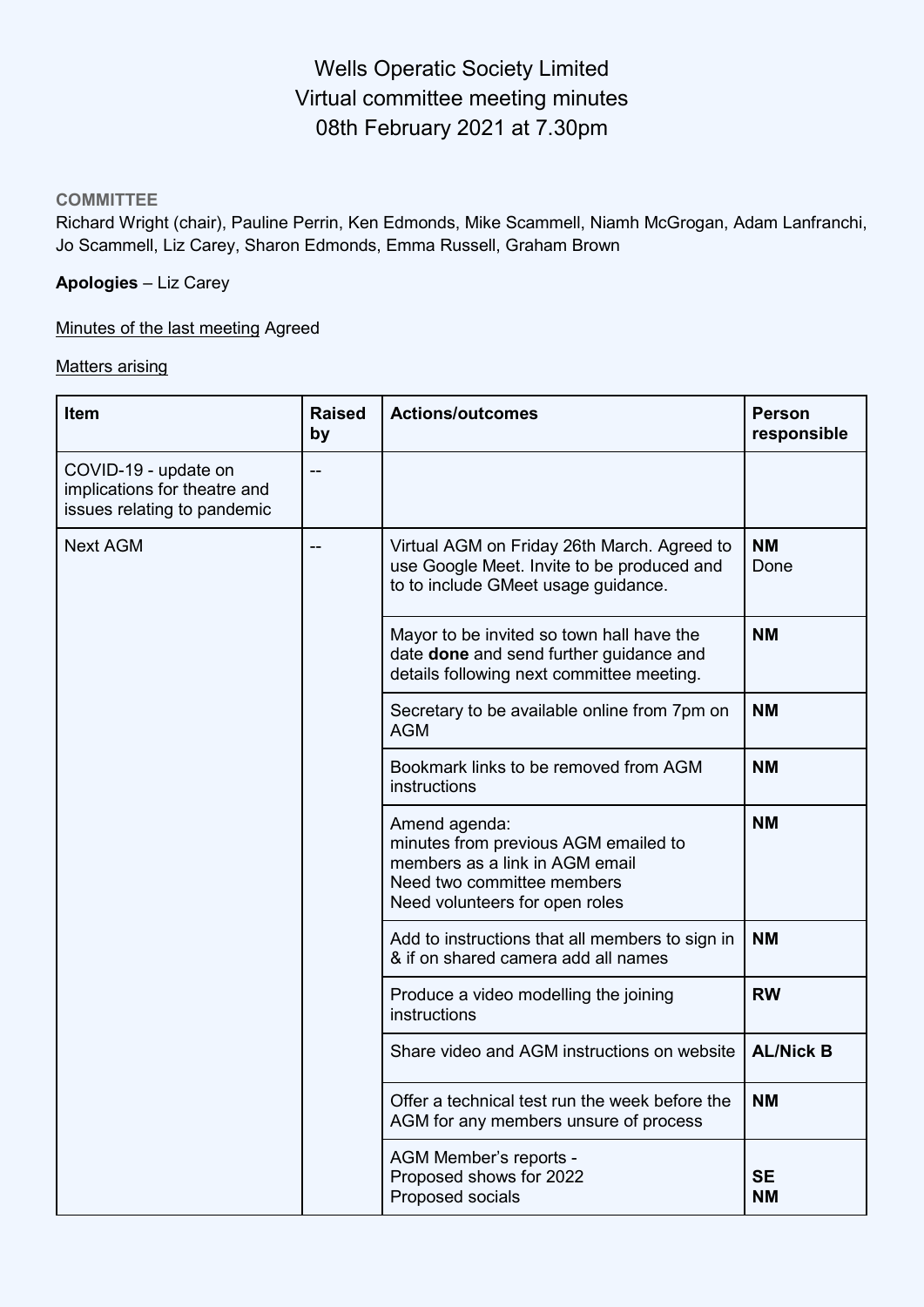|                                                                                                                                                                                                                                         |           | Send reminder one and two weeks in<br>advance                                                                                                                                                                                                                                                                                                                                                                                                                                                                                                                                           | <b>NM</b>                      |
|-----------------------------------------------------------------------------------------------------------------------------------------------------------------------------------------------------------------------------------------|-----------|-----------------------------------------------------------------------------------------------------------------------------------------------------------------------------------------------------------------------------------------------------------------------------------------------------------------------------------------------------------------------------------------------------------------------------------------------------------------------------------------------------------------------------------------------------------------------------------------|--------------------------------|
|                                                                                                                                                                                                                                         |           | AGM 2020 & committee minutes to be added<br>to website                                                                                                                                                                                                                                                                                                                                                                                                                                                                                                                                  | <b>AL</b>                      |
| Radio plays at Glastonbury<br>FM. Good Gods recorded and                                                                                                                                                                                |           | AL to send JS publicity documents for<br>archiving.                                                                                                                                                                                                                                                                                                                                                                                                                                                                                                                                     | <b>AL</b>                      |
| being edited for air play.<br>Expected release in 2021.                                                                                                                                                                                 |           | Finished, yay! To be listened to a final time,<br>posters finalised and GFM contacted to<br>arrange broadcast                                                                                                                                                                                                                                                                                                                                                                                                                                                                           | <b>AL</b>                      |
| Outside Autumn clear up<br>needs to be organised.<br>Agreed to wait until tree is<br>bare and lockdown ends.<br>Restrictions are ongoing and<br>it's not too bad for now.                                                               | <b>LC</b> | Agree to review this when restrictions lift -<br>ongoing.                                                                                                                                                                                                                                                                                                                                                                                                                                                                                                                               | All                            |
| Sally has said that she<br>couldn't cope with taking on                                                                                                                                                                                 | <b>RW</b> | RW to approach Zoe Heath - she declined                                                                                                                                                                                                                                                                                                                                                                                                                                                                                                                                                 | <b>RW</b><br>Done              |
| the Patrons Secretary job.                                                                                                                                                                                                              |           | AL to share Zoe's contact details with RW.                                                                                                                                                                                                                                                                                                                                                                                                                                                                                                                                              | <b>AL</b><br>Done              |
| Norman Cowell has now said<br>that he cannot continue with<br>the box office. His health has<br>deteriorated, and he feels that<br>he has no choice. Both Moira<br>and Mary have also said that<br>now is the time for them to<br>stop. | <b>RW</b> | New volunteer group to be approached to ask<br>for a Patrons secretary and establish a new<br>box office team. If no box office team is<br>identified that can maintain current opening<br>hours, tickets will have to go online only until<br>the week of the show and ask the front of<br>house team to help with show week box<br>office sales.<br>Sue Gillinson said she would help but would<br>need guidance rather than be able to lead it.<br>Arrange for someone to guide her through<br>this and hopefully she will be able to take the<br>reins at some point in the future. | <b>RW</b><br>Done<br><b>RW</b> |
|                                                                                                                                                                                                                                         |           | RW to write to Norman and team thanking<br>them for their service.                                                                                                                                                                                                                                                                                                                                                                                                                                                                                                                      | <b>RW</b><br>Done              |
|                                                                                                                                                                                                                                         |           | AGM agenda to include call for volunteers.                                                                                                                                                                                                                                                                                                                                                                                                                                                                                                                                              | <b>NM</b>                      |
| Increasing number of roles<br>needing filled by volunteers.<br>Recruitment could be aided<br>with clear responsibilities for                                                                                                            | <b>NM</b> | RW and PP to produce job descriptions for all<br>open roles (box office, theatre manager,<br>patrons sec etc) to support recruitment.                                                                                                                                                                                                                                                                                                                                                                                                                                                   | <b>RW</b><br><b>PP</b><br>Done |
| each role set out.                                                                                                                                                                                                                      |           | Agreed to raise open roles as issue at AGM<br>then share out job descriptions                                                                                                                                                                                                                                                                                                                                                                                                                                                                                                           | <b>NM</b>                      |
| First half of production list on<br>wall beside door to corridor<br>isn't there. If doesn't reappear<br>will need replaced.                                                                                                             | <b>KE</b> | NM to replace if original doesn't reappear.<br>Agreed to wait until renovations complete and<br>are looking to reopen.                                                                                                                                                                                                                                                                                                                                                                                                                                                                  | <b>NM</b>                      |
| Will panto and Good Gods<br>remain on the website?                                                                                                                                                                                      | <b>NM</b> | Both links to the recordings will be available<br>permanently in 'previous shows' section                                                                                                                                                                                                                                                                                                                                                                                                                                                                                               | <b>AL/Nick B</b>               |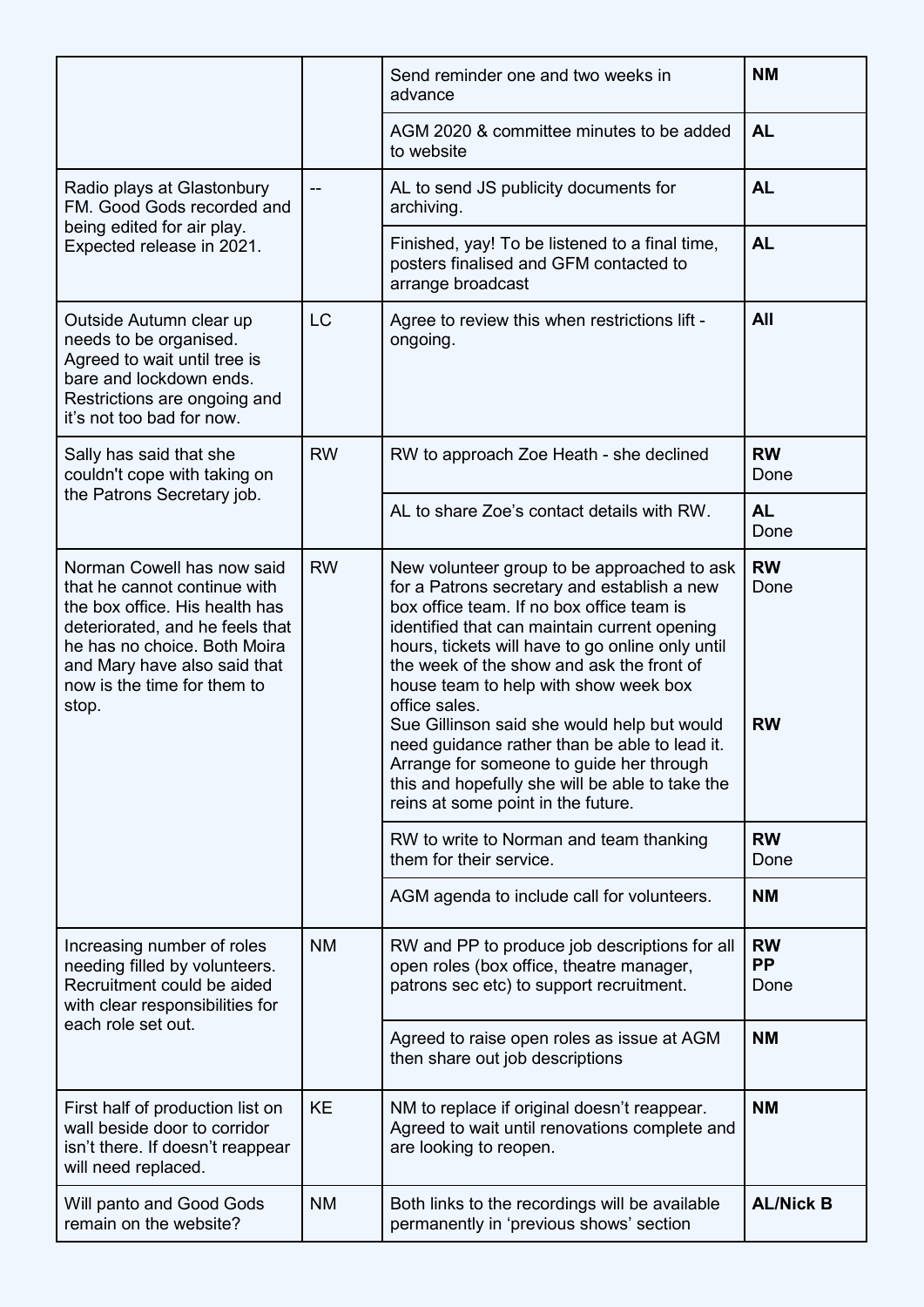### Matters arising from 2020 - on hold due to CV-19 and to be reviewed once normal business resumes - are at the end of this agenda

### **Correspondence**

| Item | <b>Actions/outcomes</b> | Person<br>responsible |
|------|-------------------------|-----------------------|
|      |                         |                       |
|      |                         |                       |

# Treasurer's Report & Box Office

| <b>Item</b>                                                     | <b>Actions/outcomes</b>         | <b>Person</b><br>responsible |
|-----------------------------------------------------------------|---------------------------------|------------------------------|
| Agreed to have a donation button on the<br>website permanently. | Ask Nick to arrange             | <b>AL</b><br>Done            |
| Accounts                                                        | Meeting accountants on 09th Feb | <b>PP</b>                    |

#### **Membership**

| Item               | <b>Actions/outcomes</b> | <b>Person</b><br>responsible |
|--------------------|-------------------------|------------------------------|
| Patron's leaflet   |                         |                              |
| Theatre newsletter | Ongoing                 | <b>SE</b>                    |

#### **Publicity**

| Item | <b>Actions/outcomes</b> | <b>Person</b><br>responsible |
|------|-------------------------|------------------------------|
|      |                         |                              |
|      |                         |                              |

#### Theatre renovations

| <b>Item</b>                       | <b>Actions/outcomes</b>                                                                                                               | <b>Person</b><br>responsible |
|-----------------------------------|---------------------------------------------------------------------------------------------------------------------------------------|------------------------------|
| Rehearsal room lighting complete. | Some ceiling areas & tiles need TLC                                                                                                   | <b>RW</b>                    |
|                                   | Before renovation there was a double panel<br>with lights. However the LEDs only needed<br>one panel which is why there are now gaps. | <b>MS</b>                    |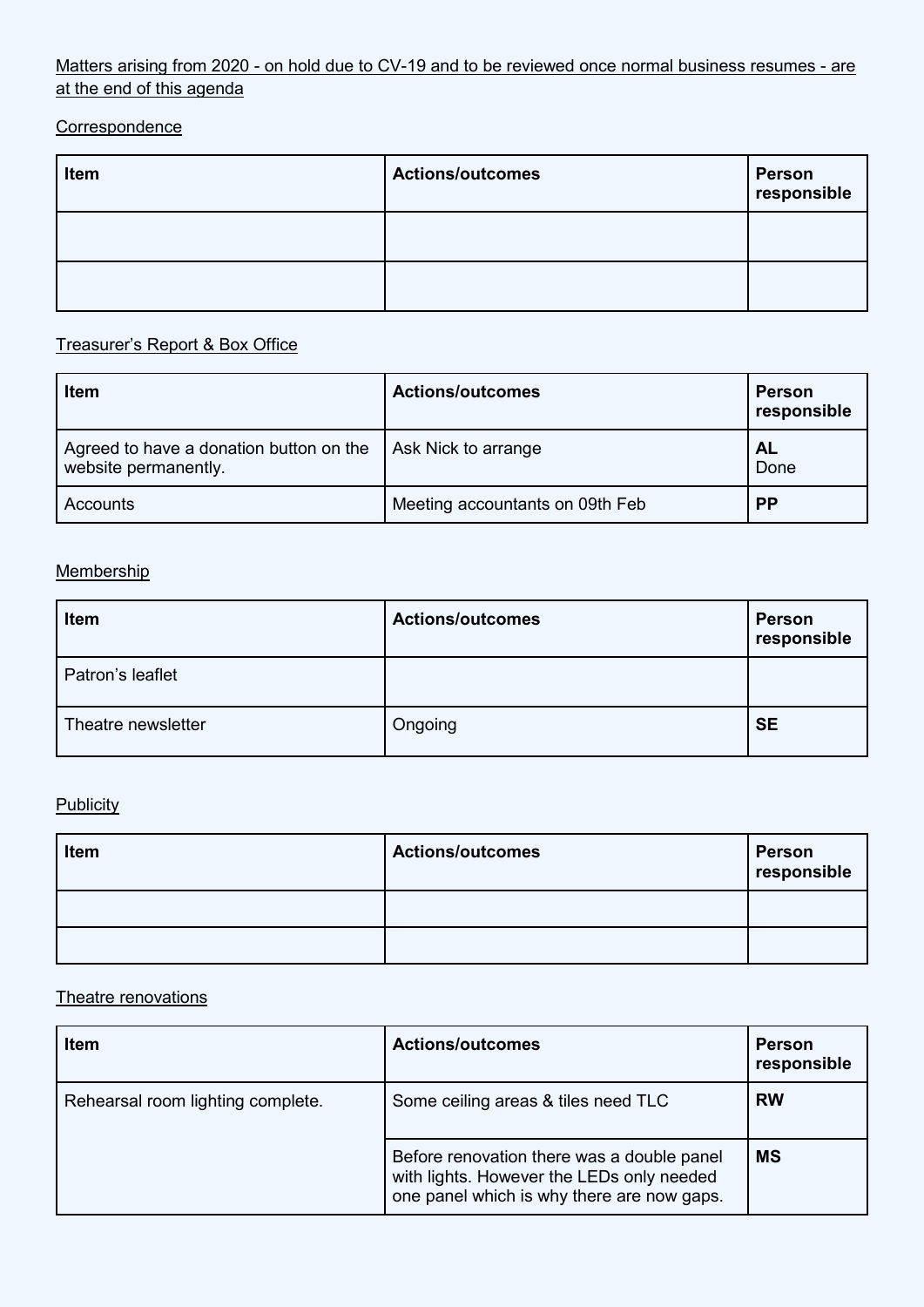|                                                                                                                                                                                           | We can currently source the panels but not<br>the metal strips. May be able to sources                                                                                                                 |                      |
|-------------------------------------------------------------------------------------------------------------------------------------------------------------------------------------------|--------------------------------------------------------------------------------------------------------------------------------------------------------------------------------------------------------|----------------------|
| Floors, skirting and curtains still to be<br>done.                                                                                                                                        | Floor to be fitted asap. Agreed not to do<br>entrance hall floor. KE has been in touch -<br>committee agreed to go ahead and arrange<br>for this to happen.                                            | <b>SE</b>            |
|                                                                                                                                                                                           | Skirting will be done when floor down.                                                                                                                                                                 | <b>MS</b>            |
|                                                                                                                                                                                           | Curtains to be bought in January sales.                                                                                                                                                                | <b>NM</b>            |
| Auditorium repainting has begun                                                                                                                                                           | Ceiling completed and currently filling walls in<br>preparation for painting. Have agreed end<br>March for completion.                                                                                 | Ongoing.             |
| Leak in ceiling through the chimneys                                                                                                                                                      | Mark quoted and has been asked to remove<br>all chimneys and repair vent                                                                                                                               | <b>RW</b><br>Ongoing |
| Window frame in wardrobe rotting and<br>will need to be looked at.                                                                                                                        | Investigate further and arrange repair.                                                                                                                                                                | <b>ER</b><br>Ongoing |
| Toilet floors flooding.<br>Possibly water from urinals rather than a<br>leak. There are not any high water bills<br>or any other indicators of water leak.                                | Investigate further and liaise with Angelo<br>Water turned off locally to determine if is an in<br>house leak. Will have to wait and see.<br>Repairs will depend on what the issue turns<br>out to be. | <b>MS</b><br>Ongoing |
| Updating sound and video. AL has met<br>with Nick and Adrian to explore options<br>such as sound system in rehearsal room<br>to send music to stage etc.                                  | Meet again with Nick and Adrian.                                                                                                                                                                       | <b>AL</b><br>Ongoing |
| Update on dimmers                                                                                                                                                                         | Lighting box not updated and entrance door<br>installation incomplete. To be followed up.                                                                                                              | <b>GB</b>            |
|                                                                                                                                                                                           | Send lighting contact to Graham for follow up                                                                                                                                                          | <b>RW</b>            |
| <b>PAT</b> testing                                                                                                                                                                        | Need to source training                                                                                                                                                                                | <b>GB</b><br>Ongoing |
| New sign for billboards.                                                                                                                                                                  | Share details to date with MS for further<br>investigation                                                                                                                                             | <b>RW</b><br>Ongoing |
| Tree – yellow line edge. Sign received<br>and has gone up. Rocks/boulders to be<br>used instead of lines. AL quote agreed -<br>five concrete posts and necessary<br>equipment to install. | Angelo helping. We may need to use bigger<br>equipment which may affect cost but will<br>know when get started as will have to wait for<br>weather to settle.                                          | <b>AL</b><br>Ongoing |
| Heating system. No issues during<br>Willows but will need to monitor                                                                                                                      | <b>Ongoing monitoring</b>                                                                                                                                                                              | All<br>Ongoing       |
|                                                                                                                                                                                           |                                                                                                                                                                                                        |                      |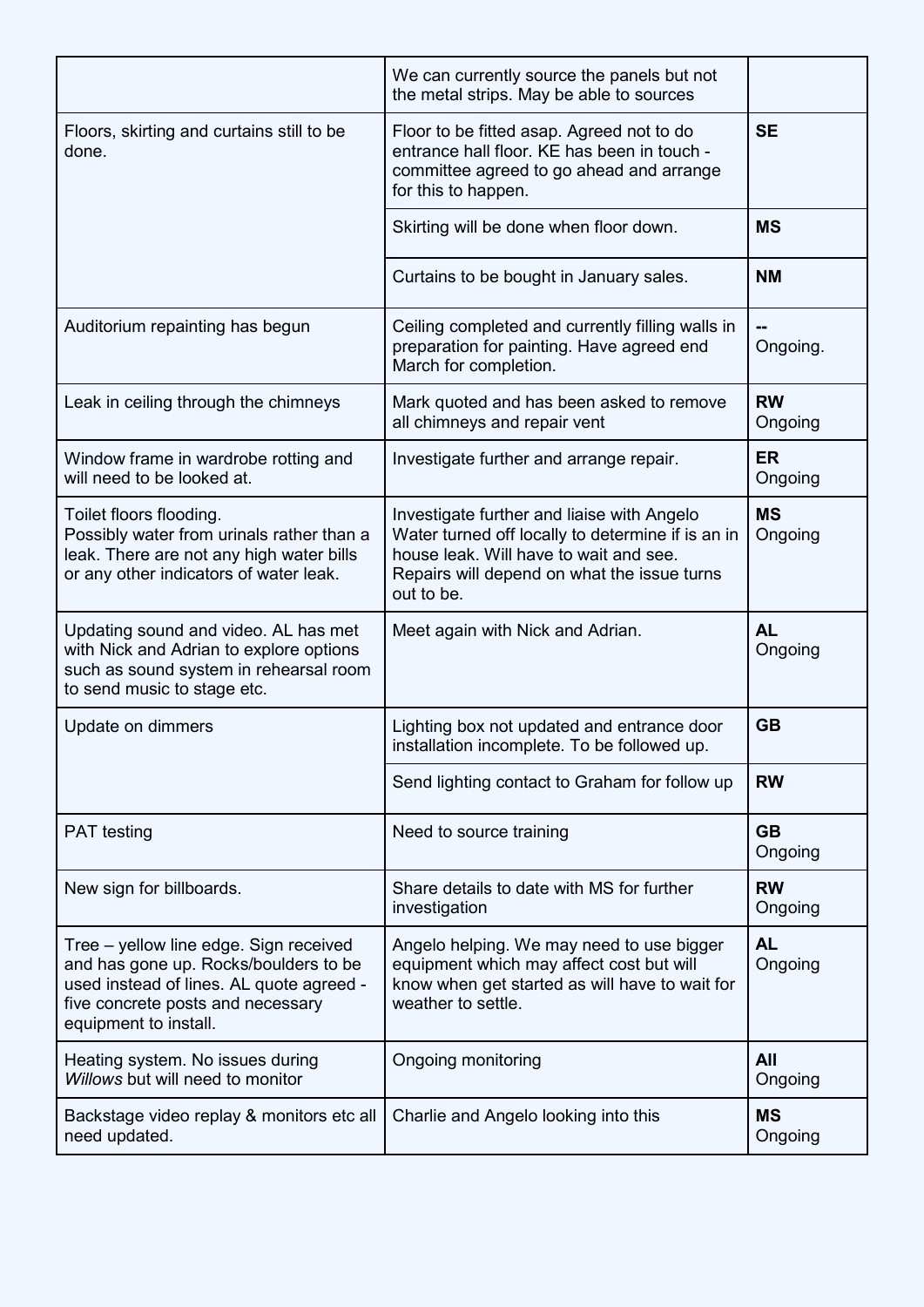**Hire** 

| Item              | <b>Actions/outcomes</b> | <b>Person</b><br>responsible |
|-------------------|-------------------------|------------------------------|
| Small Steps x 2   |                         | <b>SE</b>                    |
| Cosmo group       | On hold (CV-19)         | <b>SE</b>                    |
| Sustainable Wells | On hold (CV-19)         | <b>Sarah Briton</b>          |

**Productions** 

| <b>Quartet</b> by Ronald Harwood |                         | September 15th-19th 2021 |                     |
|----------------------------------|-------------------------|--------------------------|---------------------|
| <b>Director</b>                  | <b>Jackie Watts</b>     | Producer                 | <b>Ken Edmonds</b>  |
| MD                               | --                      | Choreography             | $- -$               |
| <b>SM</b>                        | <b>Charlie Watkins</b>  | Lighting                 | <b>Graham Brown</b> |
| Sound                            | <b>Rick Fitzsimmons</b> | Projection               | $\overline{a}$      |
| Costumes                         |                         | Props                    | <b>Pat Watkins</b>  |
| Prompt                           | Frieda Brown            | Makeup                   | $- -$               |
| <b>Budget</b>                    | Agreed                  | <b>Publicity</b>         | <b>Ken Edmonds</b>  |
| <b>Photos</b>                    | <b>Ken Edmonds</b>      | Programme                | <b>Ken Edmonds</b>  |
| <b>Ticket prices</b>             | £12<br>£10              | Rehearsal<br>schedule    | Agreed              |
| FoH                              | Sally Trayhurn          | Tickets go live          |                     |

| <b>Cinderella</b> by Vicky Orman |                        | Dec 12th - 19th 2021  |                     |
|----------------------------------|------------------------|-----------------------|---------------------|
| <b>Director</b>                  | Ken Edmonds            | Producer              | <b>Vicky Orman</b>  |
| MD                               |                        | Choreography          |                     |
| <b>SM</b>                        | <b>Charlie Watkins</b> | Lighting              | <b>Graham Brown</b> |
| Sound                            |                        | Projection            |                     |
| Costumes                         |                        | Props                 |                     |
| Prompt                           | Frieda Brown           | Makeup                |                     |
| <b>Budget</b>                    |                        | <b>Publicity</b>      |                     |
| <b>Photos</b>                    |                        | Programme             |                     |
| <b>Ticket prices</b>             |                        | Rehearsal<br>schedule |                     |
| FoH                              |                        | Tickets go live       |                     |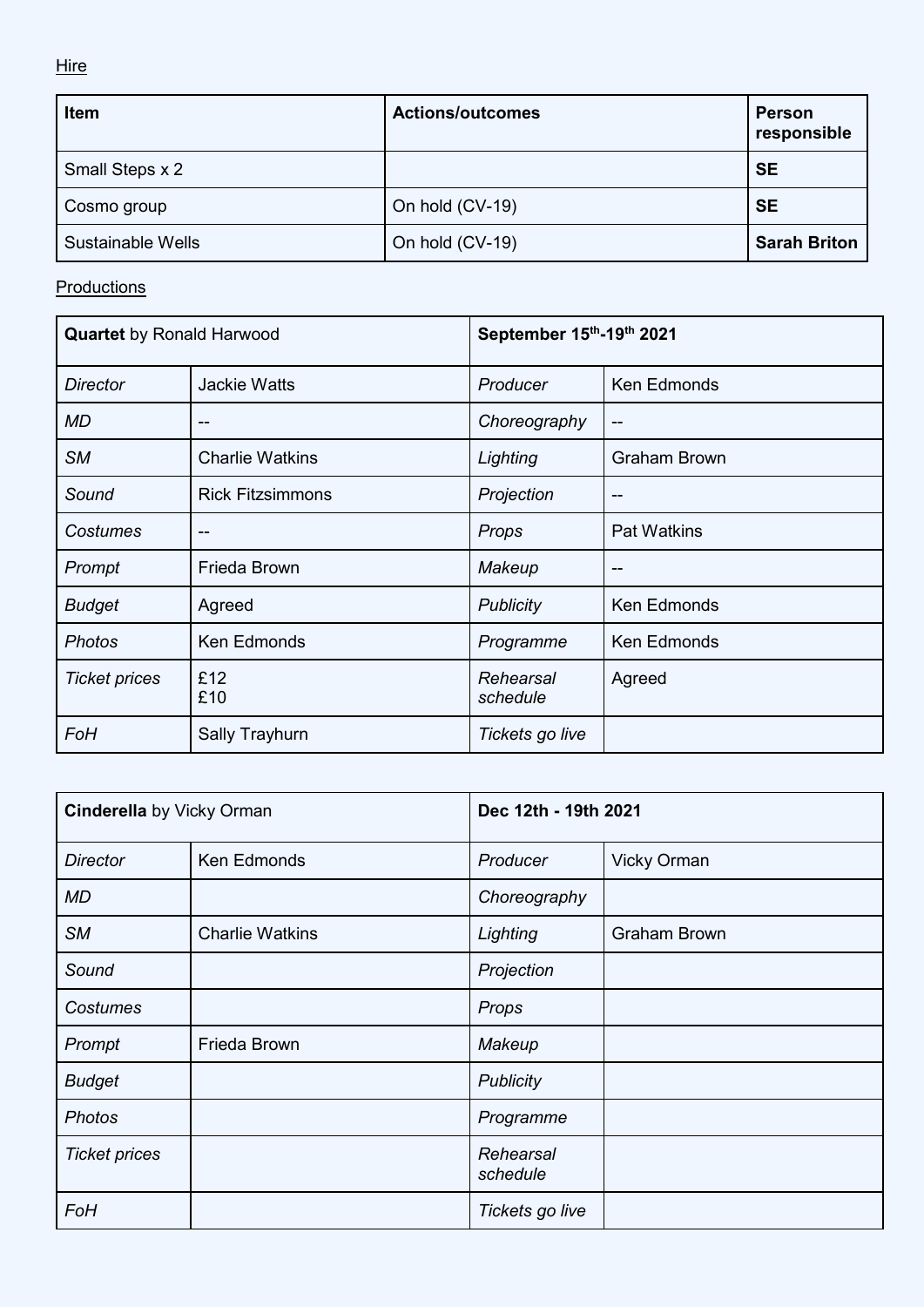| <b>Blood on the Canvas</b> by Richard James |                       | <b>March 2022</b>     |               |
|---------------------------------------------|-----------------------|-----------------------|---------------|
| <b>Director</b>                             | <b>Sharon Edmonds</b> | Producer              |               |
| MD                                          | $-$                   | Choreography          | $\sim$ $\sim$ |
| <b>SM</b>                                   |                       | Lighting              |               |
| Sound                                       |                       | Projection            |               |
| Costumes                                    |                       | Props                 |               |
| Prompt                                      |                       | Makeup                |               |
| <b>Budget</b>                               |                       | <b>Publicity</b>      |               |
| <b>Photos</b>                               |                       | Programme             |               |
| <b>Ticket prices</b>                        |                       | Rehearsal<br>schedule |               |
| FoH                                         |                       | Tickets go live       |               |

| <b>Big Fish by John August &amp; Andrew Lippa</b> |                              | May 02nd-07th 2022    |                             |
|---------------------------------------------------|------------------------------|-----------------------|-----------------------------|
| <b>Director</b>                                   | Niamh McGrogan               | Producer              | Doreen Grant                |
| MD                                                | <b>Sheila Ross</b>           | Choreography          | Julie & Elisha Webster      |
| <b>SM</b>                                         | Mike Scammell & Sarah Galton | Lighting              | <b>Graham Brown</b>         |
| Sound                                             | <b>Rick Fitzsimmons</b>      | Projection            | Ben Lynch                   |
| Costumes                                          | <b>Bobby Bass</b>            | Props                 | Jo Scammel with Vicky Orman |
| Prompt                                            | Frieda Brown                 | Makeup                | <b>Helen Makin</b>          |
| <b>Budget</b>                                     | Agreed                       | <b>Publicity</b>      | <b>Ken Edmonds</b>          |
| <b>Photos</b>                                     |                              | Programme             | Niamh McGrogan              |
| <b>Ticket prices</b>                              | £11<br>£13                   | Rehearsal<br>schedule | Agreed                      |
| FoH                                               | Sally Trayhurn               | Tickets go live       |                             |

| And Then There Were None by Agatha Christie |                        | September 2022 |                     |
|---------------------------------------------|------------------------|----------------|---------------------|
| <b>Director</b>                             | Adam Lanfrachi         | Producer       | <b>Graham Brown</b> |
| <b>MD</b>                                   | --                     | Voice coach    | Lois Harbinson      |
| <b>SM</b>                                   | Emma Russell           | Lighting       | <b>Graham Brown</b> |
| Sound                                       | <b>Adrian Mitchell</b> | Projection     | --                  |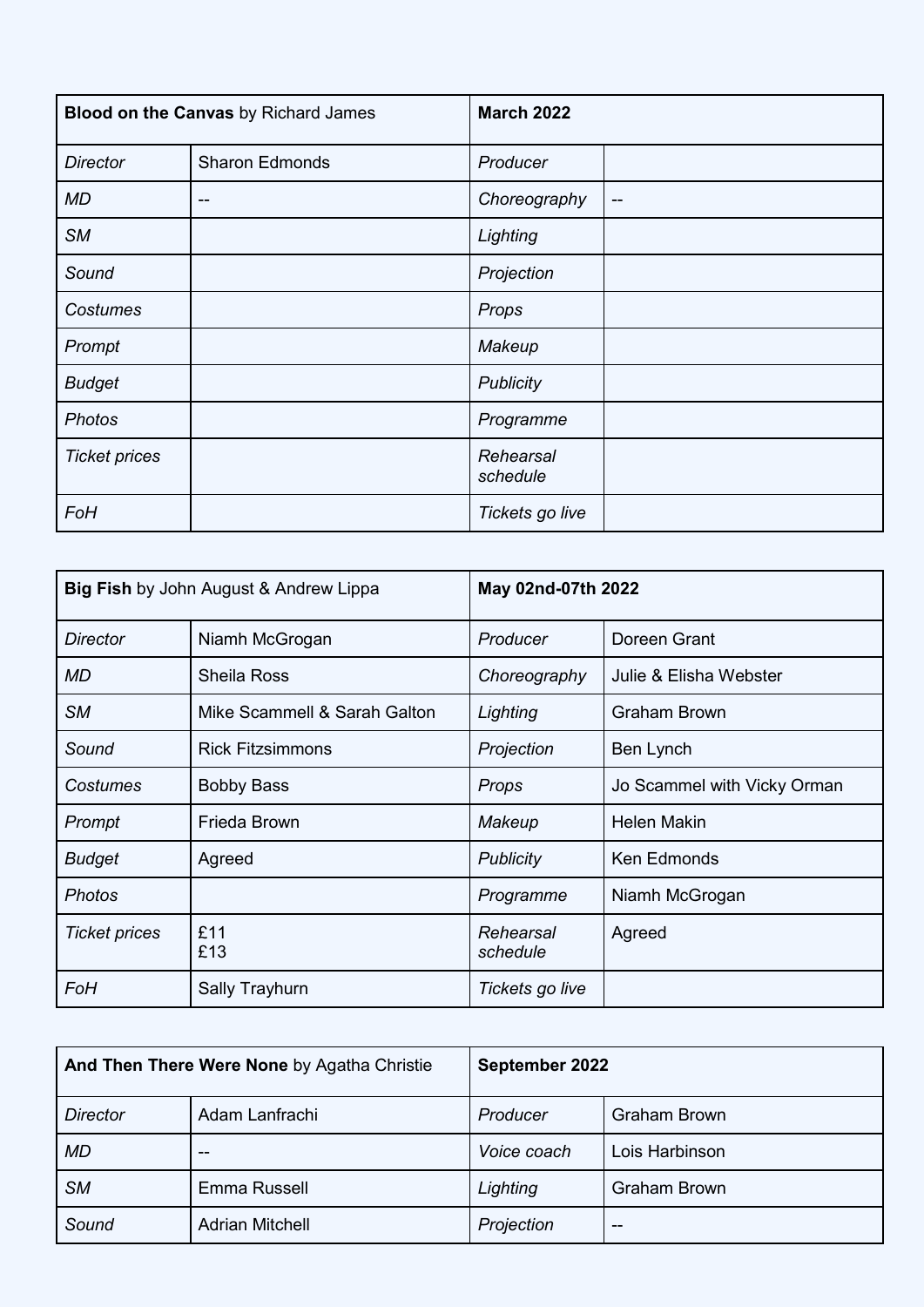| <b>Costumes</b>      | Louise Sansam       | Props                 | Lesley & Jo Scammell |
|----------------------|---------------------|-----------------------|----------------------|
| Prompt               | Doreen Grant        | Makeup                | <b>Helen Makin</b>   |
| <b>Budget</b>        | Agreed              | <b>Publicity</b>      | Ken Edmonds          |
| <b>Photos</b>        | <b>Greg Tresize</b> | Programme             | Adam Lanfranchi      |
| <b>Ticket prices</b> | £12<br>£10          | Rehearsal<br>schedule | Agreed               |
| FoH                  | Sally Trayhurn      | Tickets go live       |                      |

# Proposed productions

| <b>Production and Proposer</b>                        | <b>Proposed dates</b> |
|-------------------------------------------------------|-----------------------|
| The Tempest by William Shakespeare<br>Jonathan Sansam | September 2021        |
| Avenue Q by Jeff Whitty<br><b>Nick Barlow</b>         | September 2022        |

# **Training**

| Item | <b>Actions/outcomes</b> | Person<br>responsible |
|------|-------------------------|-----------------------|
|      |                         |                       |
|      |                         |                       |

# **Show reviews**

| <b>Show</b> | <b>Review</b> | Reviewed by |
|-------------|---------------|-------------|
|             |               |             |

### Any other business

| Item | <b>Actions/outcomes</b> | <b>Person</b><br>responsible |
|------|-------------------------|------------------------------|
|      |                         |                              |
|      |                         |                              |

# Date of next meeting

**AGM Friday 26th March**

**Committee meeting Monday 19th April**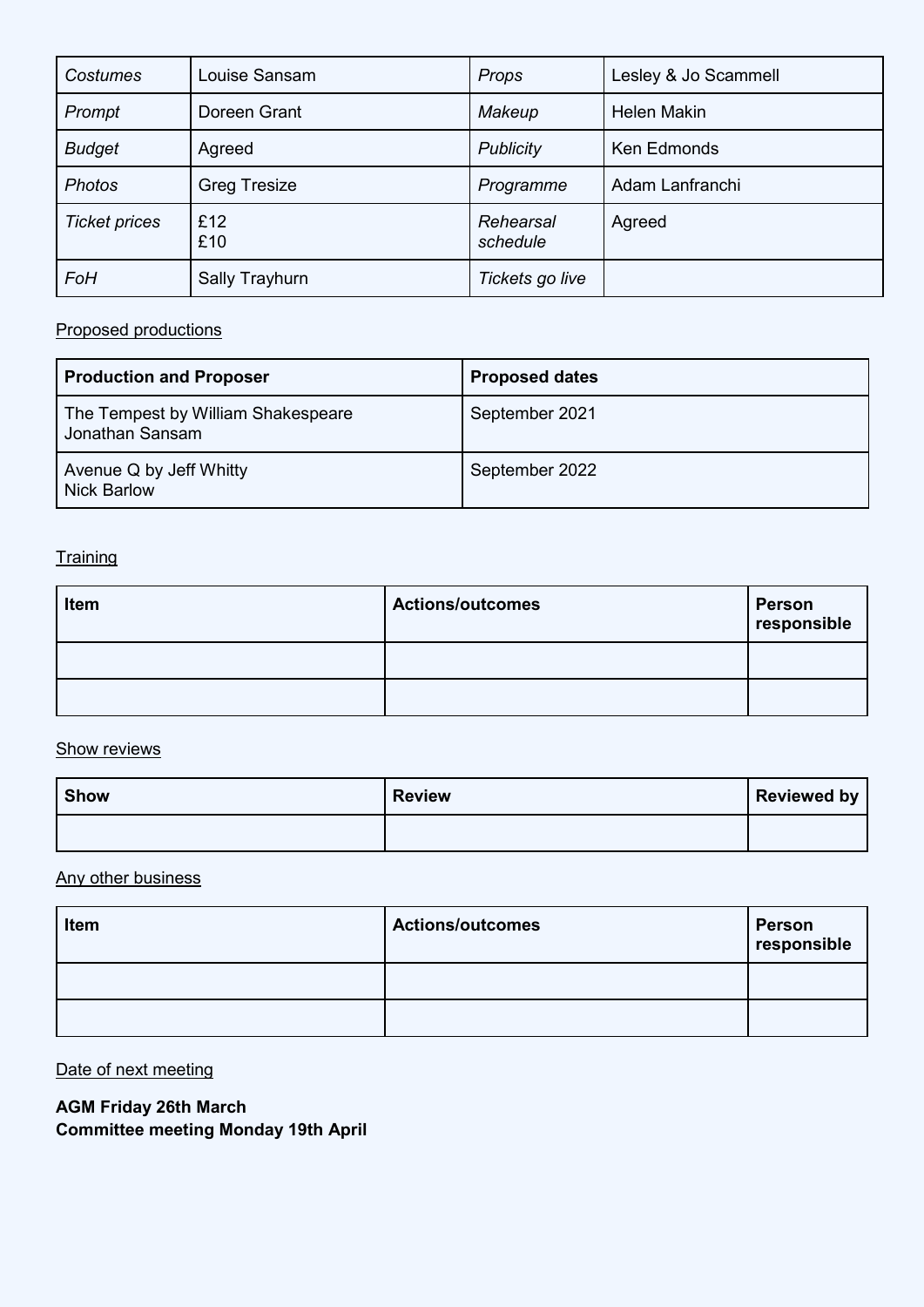| Item                                      | <b>Raised</b><br>by | <b>Actions/outcomes</b>                                                                                                                                                       | <b>Person</b><br>responsible         |
|-------------------------------------------|---------------------|-------------------------------------------------------------------------------------------------------------------------------------------------------------------------------|--------------------------------------|
| Committee headshots                       |                     | To be taken after AGM                                                                                                                                                         | <b>AL</b>                            |
| Theatre handbook RW needs                 | <b>RW</b>           | Send out of date forms out for updating                                                                                                                                       | <b>RW</b>                            |
| to be given some items to fully<br>update |                     | Update application for membership proforma                                                                                                                                    | <b>PP</b>                            |
|                                           |                     | Update membership procedure                                                                                                                                                   | <b>PP</b>                            |
|                                           |                     | Update costume leaflet                                                                                                                                                        | LC                                   |
|                                           |                     | Update diagram of passageway electric box                                                                                                                                     | <b>GB</b>                            |
|                                           |                     | Theatre plans                                                                                                                                                                 | <b>RW</b> with<br><b>Nick Barlow</b> |
|                                           |                     | Updated list of committee members to go on<br>the noticeboard in bar                                                                                                          | <b>NM</b>                            |
|                                           |                     | Agreed to update handbook annually                                                                                                                                            | <b>ER</b>                            |
| <b>High Street Banner</b>                 | <b>KE</b>           | Ongoing until City Council makes a decision.                                                                                                                                  |                                      |
| Theatre maintenance                       |                     | Arrange maintenance walk through with Mark<br>Wall including check of workshop insulation<br>and support for pit beam.                                                        | <b>KE</b>                            |
|                                           |                     | There are covers where the old roof lights<br>were down through the building. The covers<br>are no longer fit for purpose and need<br>replaced. Request quote from Mark Wall. | <b>KE</b>                            |
|                                           |                     | The asphalt needs resilvering but not urgent<br>yet.                                                                                                                          |                                      |
|                                           |                     | Corridor is looking worn and tired.                                                                                                                                           |                                      |
|                                           |                     | Main roof will need retiling at some point, but<br>running repairs will still do for now.                                                                                     |                                      |
|                                           |                     | Flat roof section over louvre doors needs<br>investigating to check if any repairs imminent.<br>Request quote from Mark Wall.                                                 | <b>KE</b>                            |
|                                           |                     | Mark to send quote for insulation over<br>workshop.                                                                                                                           | <b>KE</b>                            |
|                                           |                     | Should take pictures of wall between theatre<br>and St Cuthbert's for NM to record as<br>evidence of any future issues.                                                       | <b>AL</b>                            |
| Waste management                          | <b>PP</b>           | Agreed to buy two bins for box office and<br>repurpose existing two for corridor and mark                                                                                     | <b>ER</b>                            |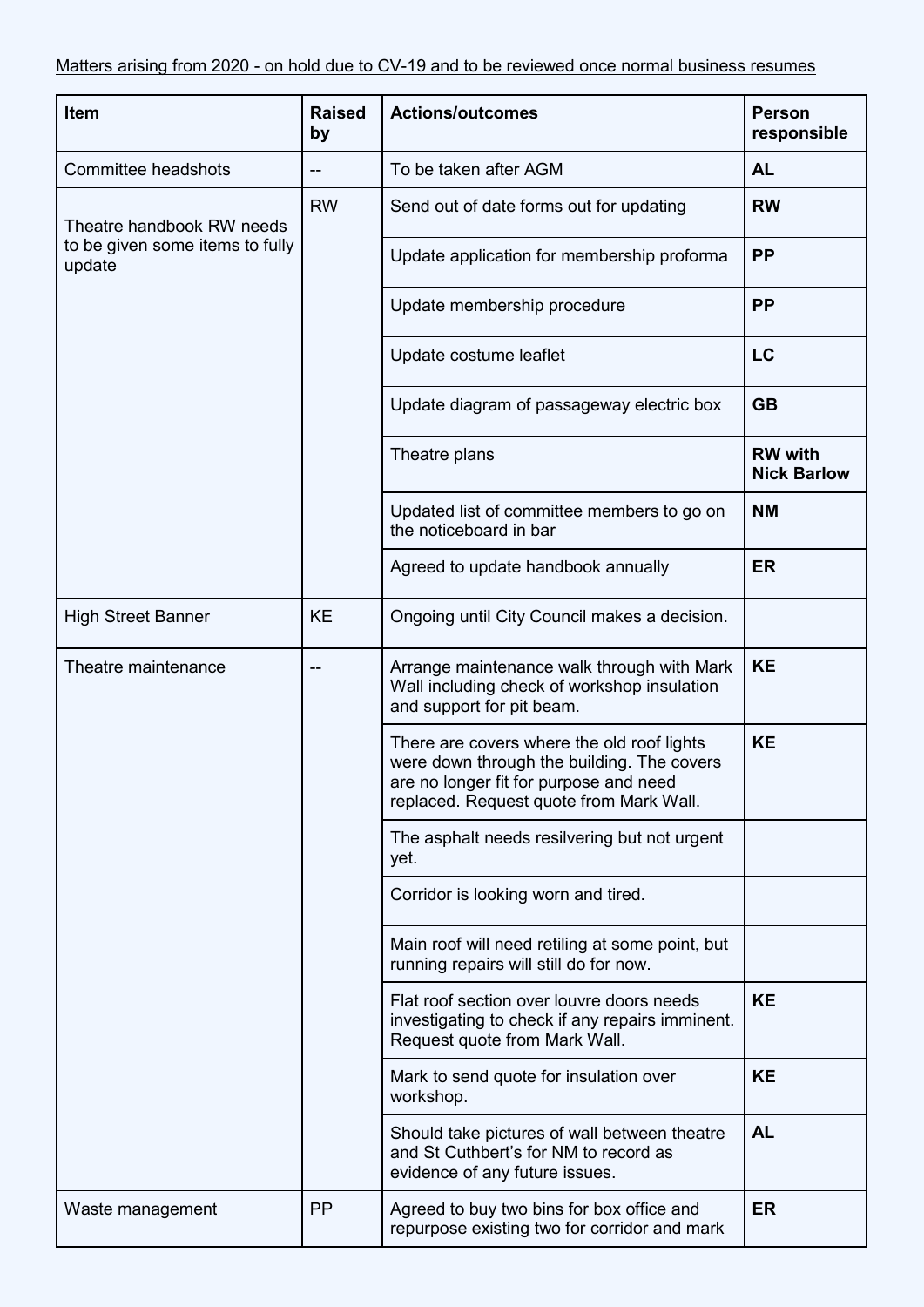|                                                                                                                                                                                                                                                                                                                                          |           | up 2 bins in workshop for recycling & non-<br>recycling. New signage still applicable to<br>change.                                                                                                                                                                                                                                                                                                                                                                                                                                      |           |
|------------------------------------------------------------------------------------------------------------------------------------------------------------------------------------------------------------------------------------------------------------------------------------------------------------------------------------------|-----------|------------------------------------------------------------------------------------------------------------------------------------------------------------------------------------------------------------------------------------------------------------------------------------------------------------------------------------------------------------------------------------------------------------------------------------------------------------------------------------------------------------------------------------------|-----------|
| Angelo Awards                                                                                                                                                                                                                                                                                                                            | <b>NM</b> | Greg (Somerset Man photographer) happy to<br>photograph ceremony in return for ticket.                                                                                                                                                                                                                                                                                                                                                                                                                                                   | <b>NM</b> |
|                                                                                                                                                                                                                                                                                                                                          |           | Inform members in January of awards<br>evening and ask for suggested award<br>categories and look into badge medals and<br>certificates. Categories to be lighthearted<br>and fun:<br>Best backstage homemade cake<br>$\bullet$<br>Best wardrobe malfunction<br>Chris Briton ad lib award for the most<br>consistent ad libber<br>Royal Destroyer of props and/or<br>costumes<br>All other suggestions to Niamh.<br>Suggestions sent through and agreed that<br>suggestions time frame would stay open until<br>April committee meeting. | <b>NM</b> |
|                                                                                                                                                                                                                                                                                                                                          |           | Agreed that shows to include would be those<br>in calendar year 2019. Full list of categories<br>and nominations to be included for next<br>committee meeting.                                                                                                                                                                                                                                                                                                                                                                           | <b>NM</b> |
|                                                                                                                                                                                                                                                                                                                                          |           | Finish ceremony with Roy Bevan. Tickets to<br>be £12 per head.                                                                                                                                                                                                                                                                                                                                                                                                                                                                           | <b>NM</b> |
| New TV needed in upstairs<br>dressing room                                                                                                                                                                                                                                                                                               |           | To be discussed with Angleo                                                                                                                                                                                                                                                                                                                                                                                                                                                                                                              | <b>GB</b> |
| RW retiring next year so<br>stepping down as<br>chairperson.                                                                                                                                                                                                                                                                             | <b>RW</b> | New licensee (NM) to source and arrange<br>training                                                                                                                                                                                                                                                                                                                                                                                                                                                                                      | <b>NM</b> |
| Offstage lighting may need<br>replacing and needs<br>investigated.                                                                                                                                                                                                                                                                       | <b>GB</b> | Investigate replacing all bulbs with LEDs                                                                                                                                                                                                                                                                                                                                                                                                                                                                                                | <b>GB</b> |
| Need a theatre<br>manager/administrator for a                                                                                                                                                                                                                                                                                            |           | Committee to try and think of someone who<br>could be approached to volunteer.                                                                                                                                                                                                                                                                                                                                                                                                                                                           | All       |
| range of duties some of which<br>RW does and which Gerald<br>used to do, and need<br>someone to volunteer to<br>oversee these e.g. dealing<br>with electrician, fire safety,<br>heating programming, liaising<br>with cleaners & Angelo,<br>reading gas & electricity<br>meters, general care of<br>theatre, fire safety reviews<br>etc. |           | Compile description of duties/tasks that can<br>be shared out to membership after AGM to<br>support finding volunteer Theatre Manager.                                                                                                                                                                                                                                                                                                                                                                                                   | PP & RW   |
| <b>AGM</b> organisation                                                                                                                                                                                                                                                                                                                  | <b>RW</b> | Final list of members to NM before AGM                                                                                                                                                                                                                                                                                                                                                                                                                                                                                                   | <b>PP</b> |